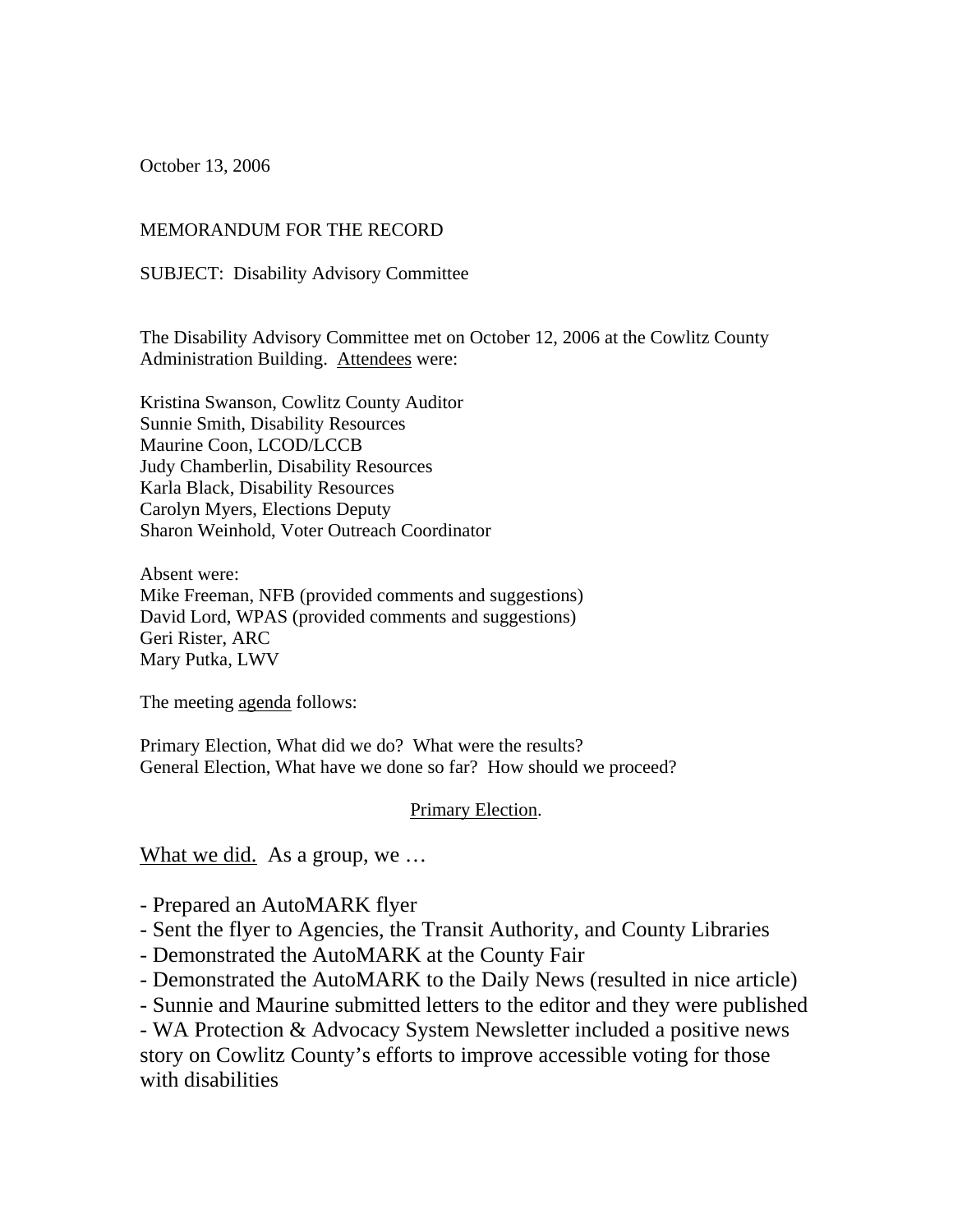### What were the results?

- Cowlitz County: One person voted on the AutoMARK for the Primary.

- State-wide, results:
	- 46 AutoMARKS, 20 Votes
	- Thurston most productive,
		- o 16 AutoMARKS, 10 votes (3 from advisory cmte members)
		- o Marketed; prepared flyer; got newspaper coverage
		- o 4 mobile AutoMARKS, retirement homes (not successful) and transit center (pretty successful)
		- o 13 AutoMARKs staffed at drop sites on election day, none used
		- o Plan to continue for General Election; concluded one election is not enough to really test AutoMARK use
	- Other counties plan to continue their efforts into the General Election

# General Election

# What we have done so far.

- Updated AutoMARK flyer for the General Election

- Placed flyer on Cowlitz County Website

- Sent Press Release announcing availability of AutoMARKs to newspapers (Daily News, Columbian, Reflector), TV and radio (KLTV, KUKN/KLYK),

Clark and Lewis Counties, and Office of Secretary of State

- Included notice in Local Voter's Pamphlet of availability of AutoMARKs

- Scheduled presentation to ARC students for 10/26

## How do we want to proceed?

The group wanted to continue our efforts. They recognized that the primary has less interest and lower participation, which may have contributed to the lower turnout. The group suggested additional efforts that should be pursued for the General Election and beyond. They recognized that since we are less than 4 weeks from election day, some of the efforts may not be possible before the election.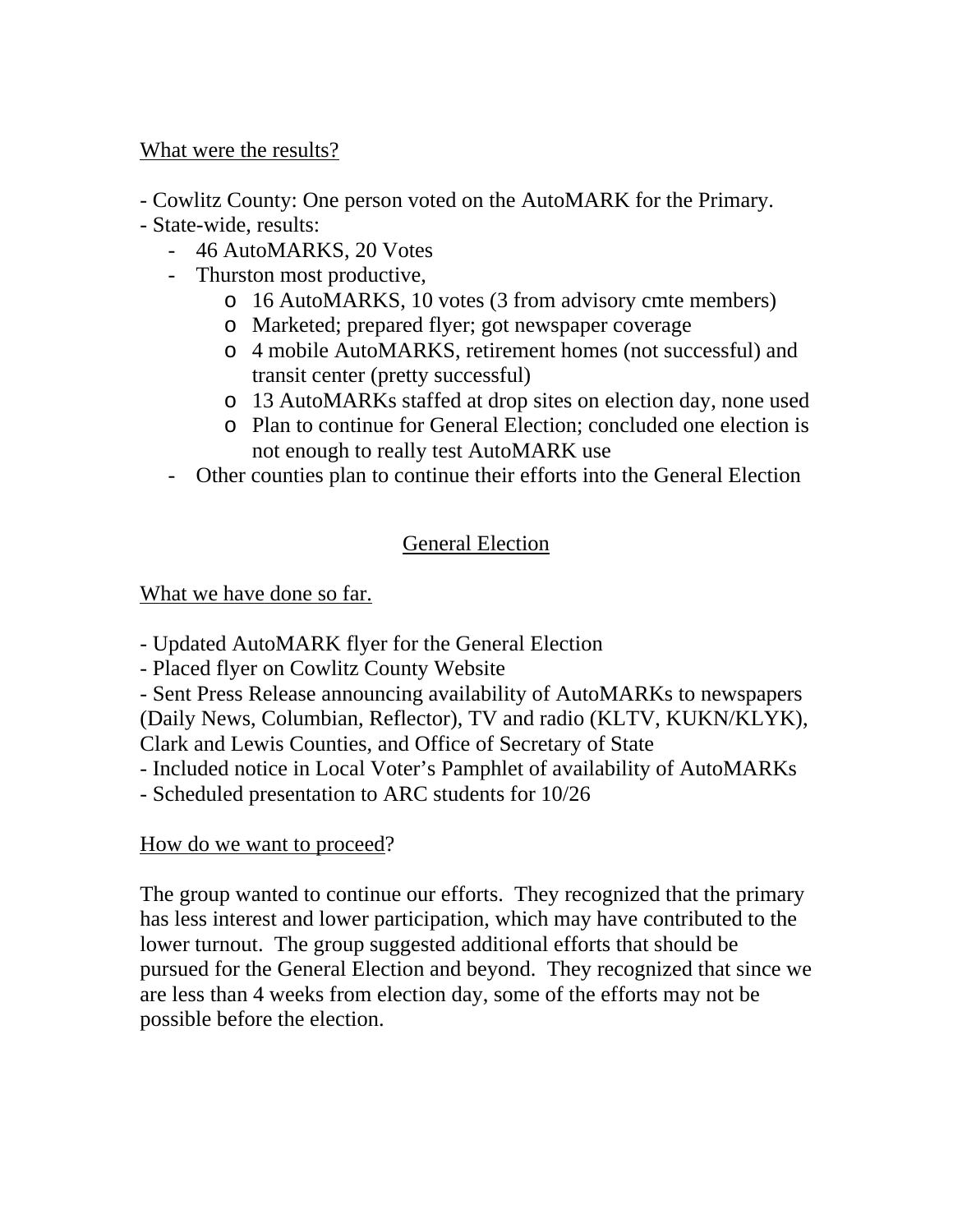### Suggestions….

- Maurine Coon suggested we contact Patricia Joyce, 575-1931. Patricia is visually impaired and works for KLTV. She suggests we call KLTV, 636-3110, and say Patricia recommended we call. KLTV may be interested in doing a program on the AutoMARK. Carolyn recommended we invite KLTV to an already scheduled AutoMARK presentation, perhaps the presentation to ARC.
- The group thought we should contact radio stations and see if they would be willing to mention the AutoMARK. Kris Swanson thought they would in conjunction with their election programming.
- Sunnie thought we should place an AutoMARK machine for set days and times at the Transit Center in Longview. To get the word out, Maurine suggested we ask the drivers to announce periodically when the AutoMARK will be on location and for users to bring their ballots.
- Karla recommended that we contact the lady at the Longview Library that delivers books to homes. She could deliver an AutoMARK flyer with the books to market of the availability of the AutoMARKs.
- Maurine, Sunnie, and Karla suggested we send AutoMARK flyers to pharmacies, White Cross Orthopedic stores, and paramedical groups and ask them to post them.
- Kris thought TV would be a good source and suggested we contact channels 2, 6, 8, 10, 12, and 32. They could include AutoMARK information with their news.
- There was some discussion about taking AutoMARKs to retirement and assisted living homes. Maurine cautioned that it is important to work with an "interested" activity director.
- Judy suggested we send AutoMARK flyers to the housing authorities.
- The group said we should consider sending flyers to the Division of Vocational Resources, DSHS, and DDD.